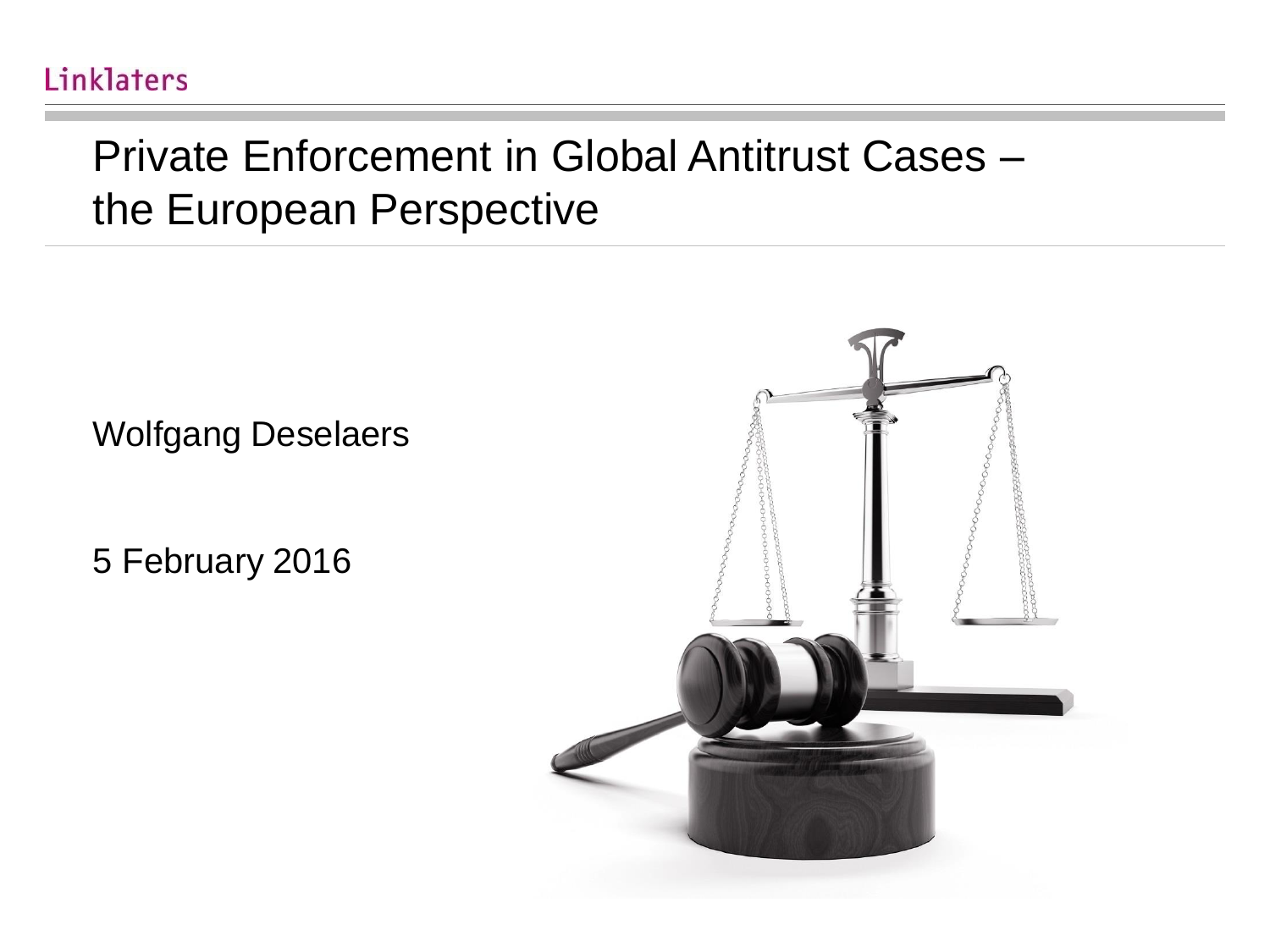### **Overview**

- 1. Private Enforcement in Europe on the rise
- 2. Case study: Air Cargo Cartel
- 3. Selected topics
- 4. Comparison with the US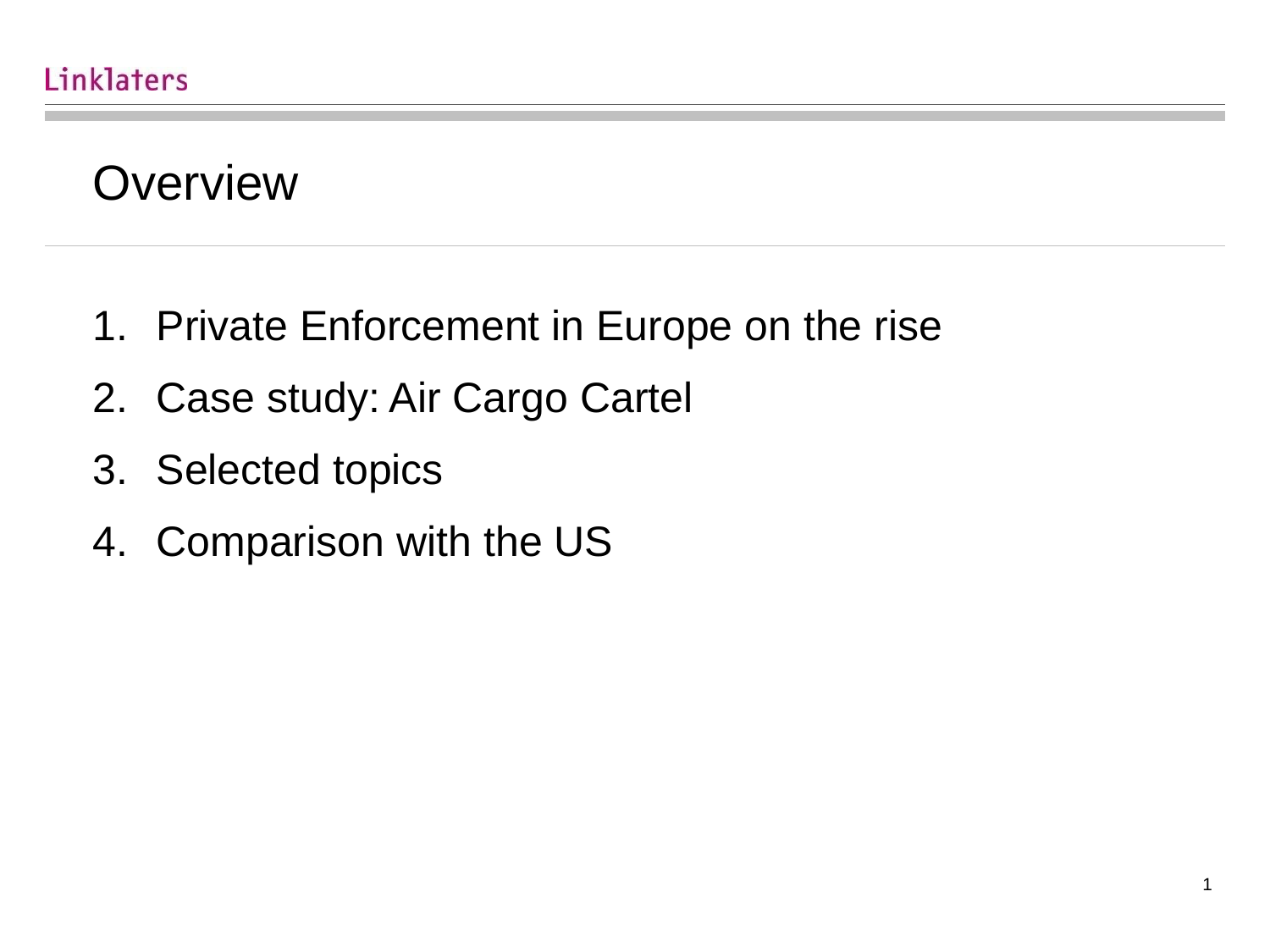# 1. Private Enforcement in Europe on the rise

- > Follow-on settlement/litigation now standard practice
- > Unprecedented level of claims (e.g.  $€ 5$  bn in air cargo) and number of court actions (e.g. more than 30 damage actions against the sugar cartel)
- > More legislation and court rulings favouring Claimants, e.g. in Germany and the Netherlands
- > EU Damages Directive (2014), e.g. presumption of damages, some (limited) disclosure, generous limitation period (5 years)
- > Introduction of class action regimes, e.g. in UK, France, Italy and Belgium
- > Development of plaintiff bars and vehicles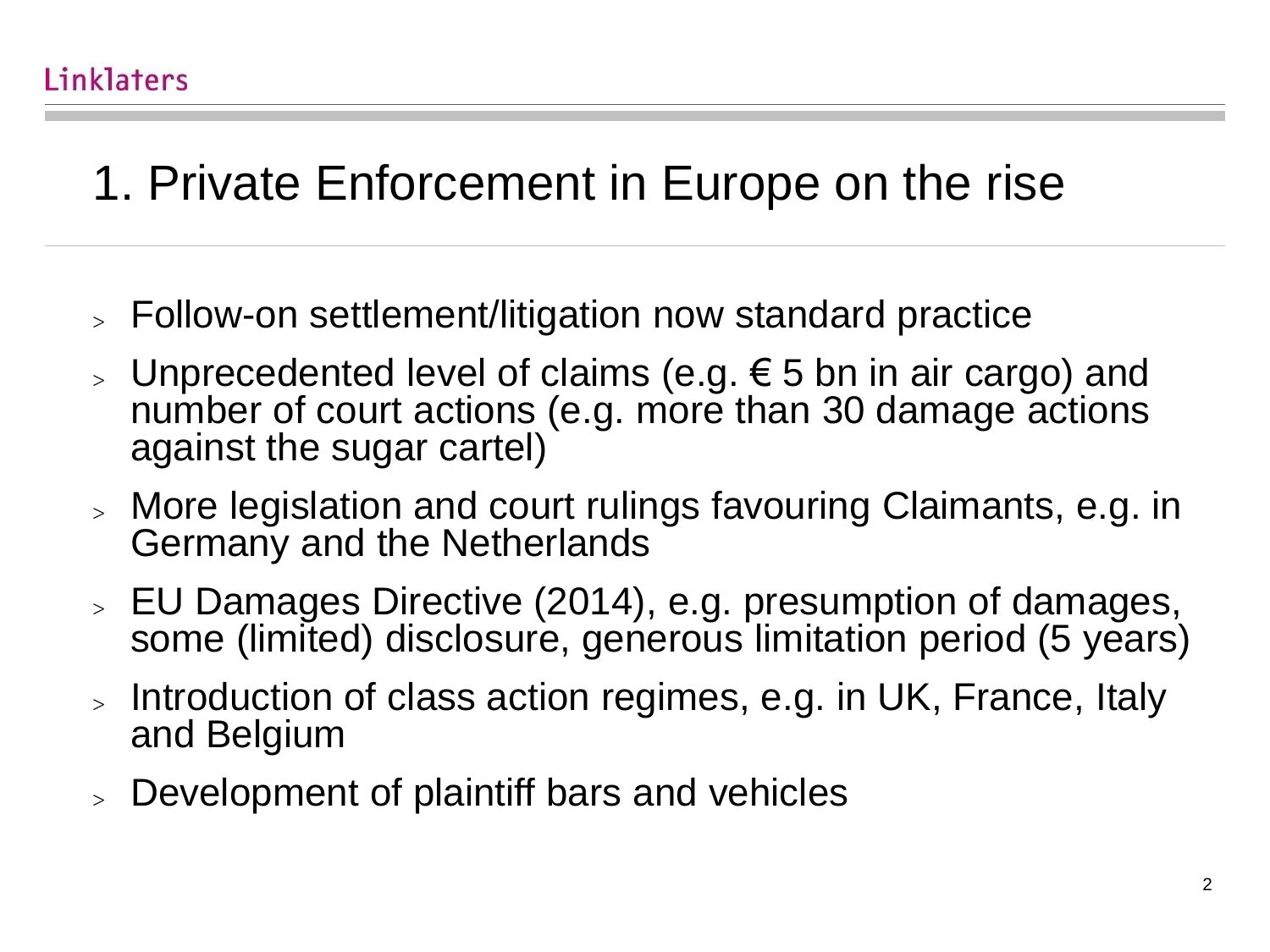### Popular jurisdictions for cartel damages claims



#### **Germany**

- **Air cargo**
- **Car glass**
- **Sugar**
- **Cement**
- Paper
- Hydrogen peroxide
- **Elevators**
- Vitamins
- **Sales packaging**
- Coffee
- Consumer goods
- **Chocolate**
- **Cosmetics**
- **Fire trucks**
- Flour
- **Cathode ray tubes**
- Rail compressors

#### **UK**

- Air cargo
- Car glass
- Carbon graphite
- **Copper fittings**
- **Copper tubes**
- CRT
- Gas Insulated **Switchgear**
- Industrial bags
- Interchange fees
- LCD
- **Marine hose**
- **Methionine**
- Paraffin wax
- **Perindopril**
- Synthetic rubber
- Vitamins

#### **Netherlands**

- Air cargo
	- Beer
- Bitumen
- Fentanyl
- **Elevators**
- Vitamins
- Gas Insulated **Switchgear** • Paraffin wax
	-
- Sodium chlorate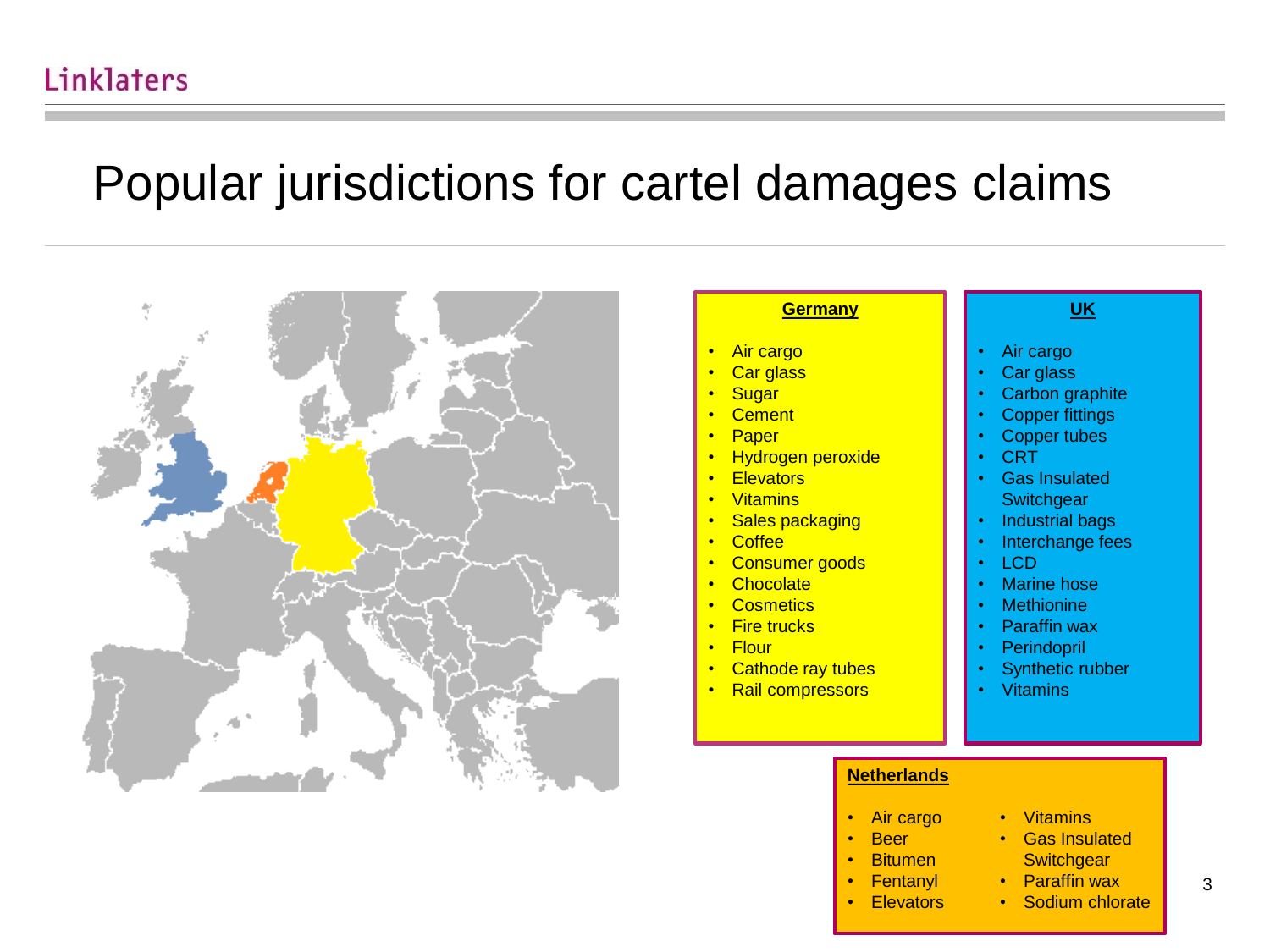# 2. Case Study: Air Cargo Cartel

- > February 2006: Dawn raids e.g. in US, EU, Korea and Brazil
- > From May 2006: Class actions e.g. in US, Canada and Australia
- > From 2008: Class action against BA in UK; BA with contribution proceedings against other airlines
- > November 2010: European Commission imposes fine of €800 mn on 11 carriers from Europe, Canada, South America, Asia and Australia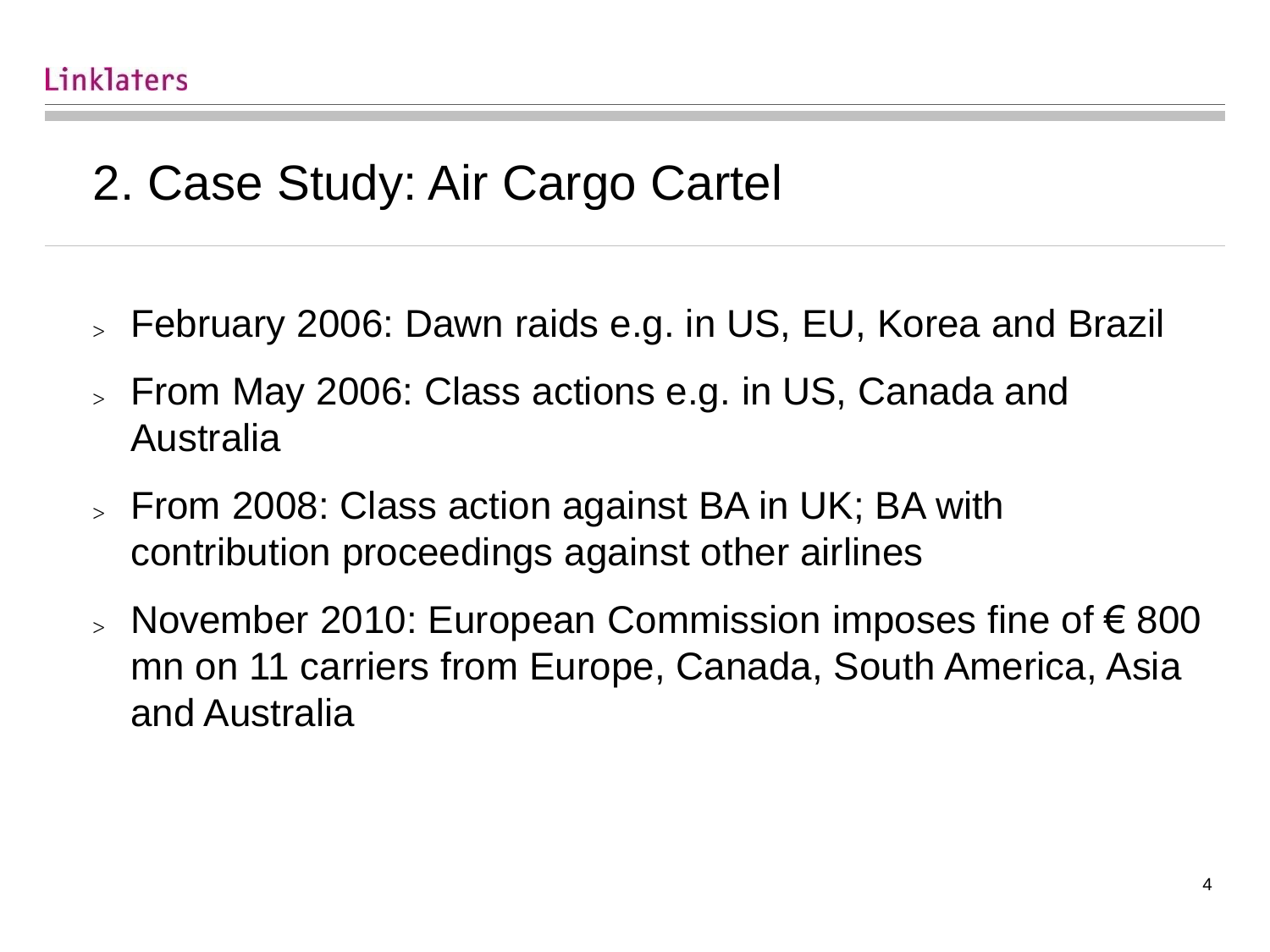# 2. Case Study: Air Cargo Cartel

- > April 2011: Dutch "torpedo" court action by Air France/KLM against direct customer Deutsche Bahn ("no liability for potential alleged damage")
- > December 2013: Deutsche Bahn sues Lufthansa and Quantas (€ 3bn including third party claims) in Germany, LH with contribution claims against other airlines
- > May 2015: Publication of non-confidential version of Commission Decision
- > December 2015: General Court annuls Commission Decision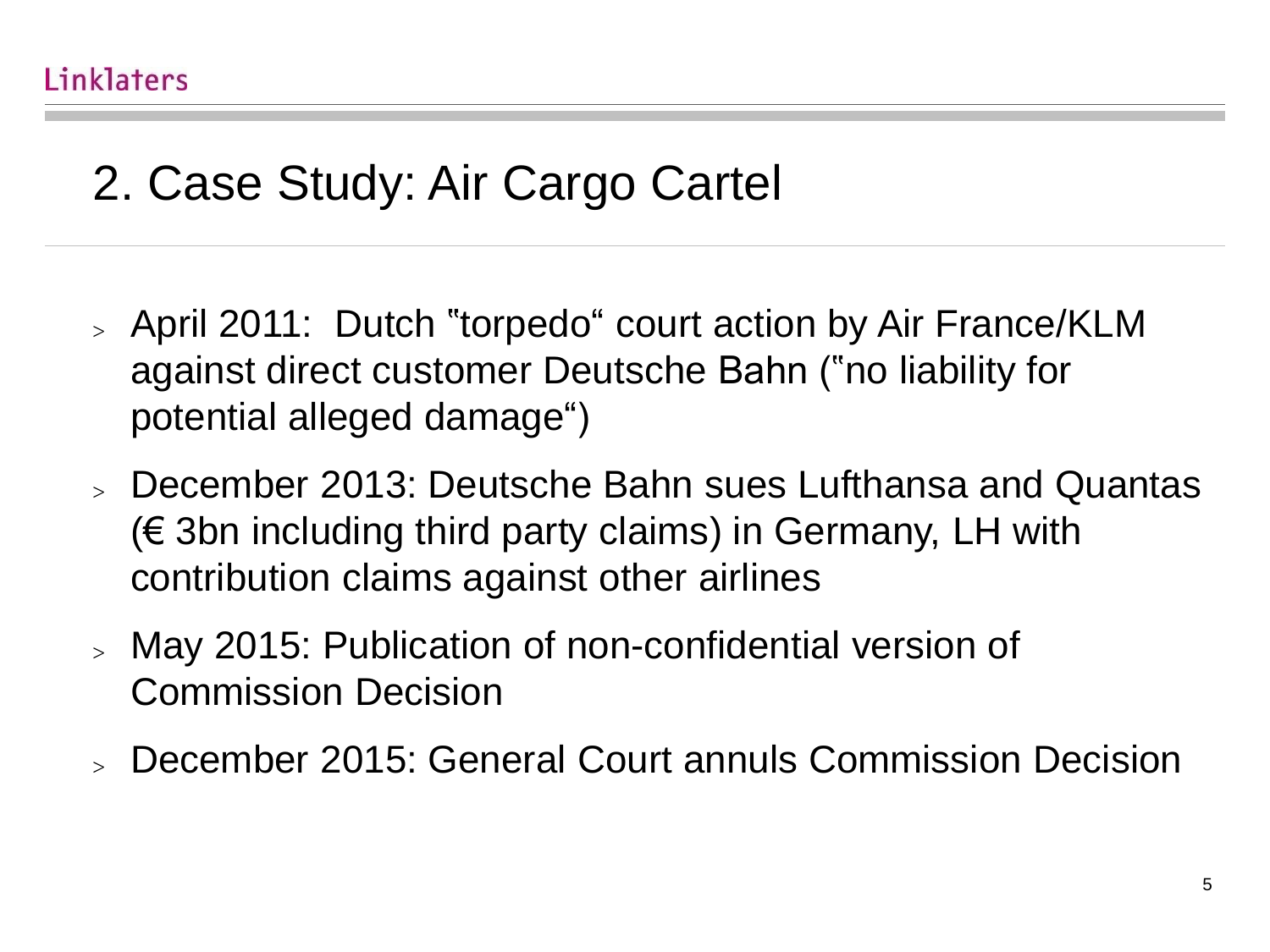# 3. Selected issues: Disclosure

- > In the UK, wide disclosure obligations; frequent source of disputes: scope and extent, leniency material and rights of defence
- > In rest of Europe only very limited disclosure
- > Damages Directive sets minimum standards
	- > Establishes rights in principle to disclose relevant evidence
	- > but strict proportionality test: justification and merits of claim; scope and cost; protection of confidentiality and legal privilege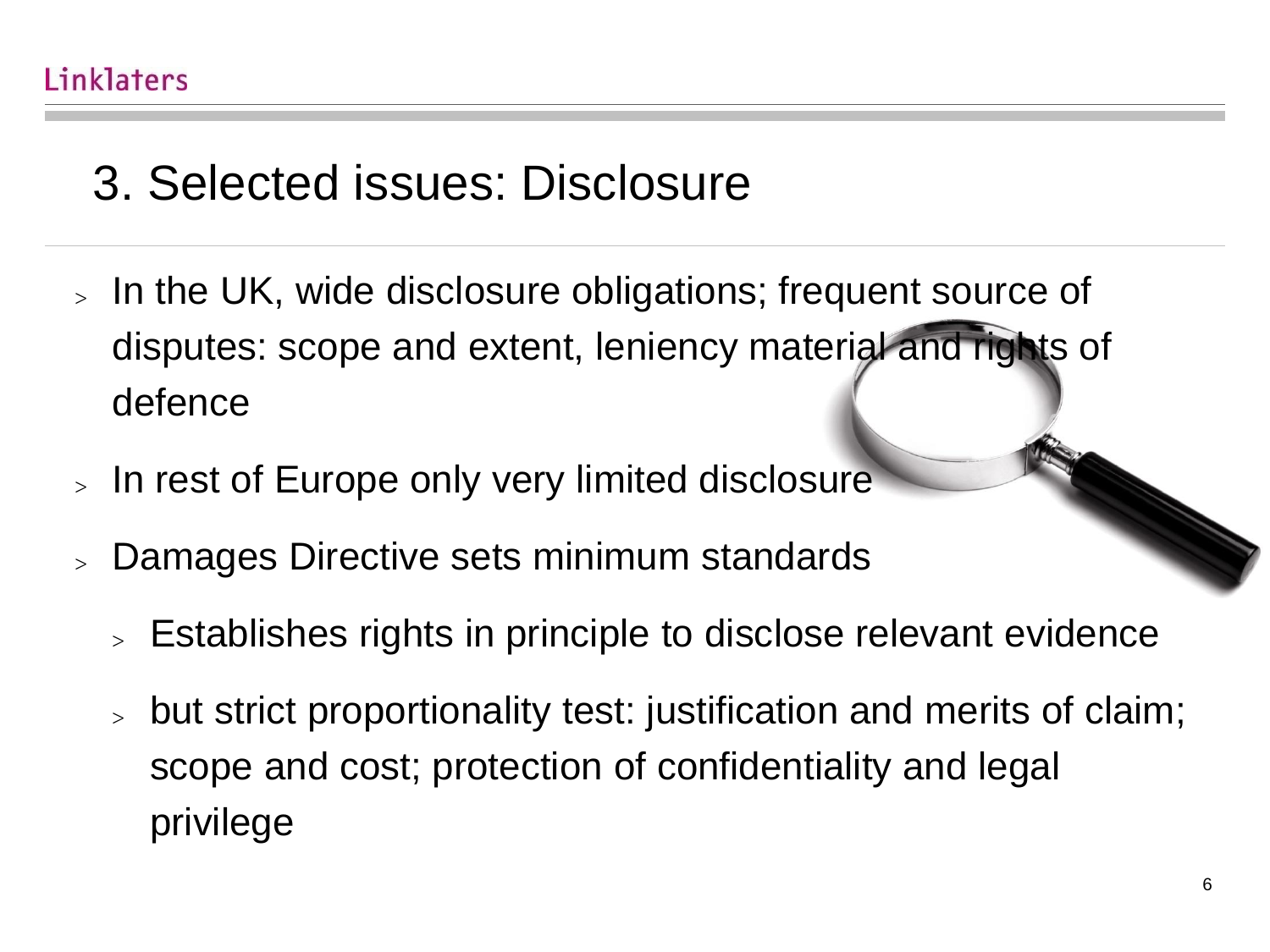# Causation and quantification of overcharge

- > Presumption of damages can be rebutted, e.g. Belgian elevator case
- > Only full compensation, e.g. no treble damages
- > Typically battle of economic experts
- > Preferred methodologies: Comparison of prices
	- $>$  pre, during and after the cartel
	- > in cartelised region with prices in similar non-cartelised regions
- > Umbrella damages
- > Run-off damages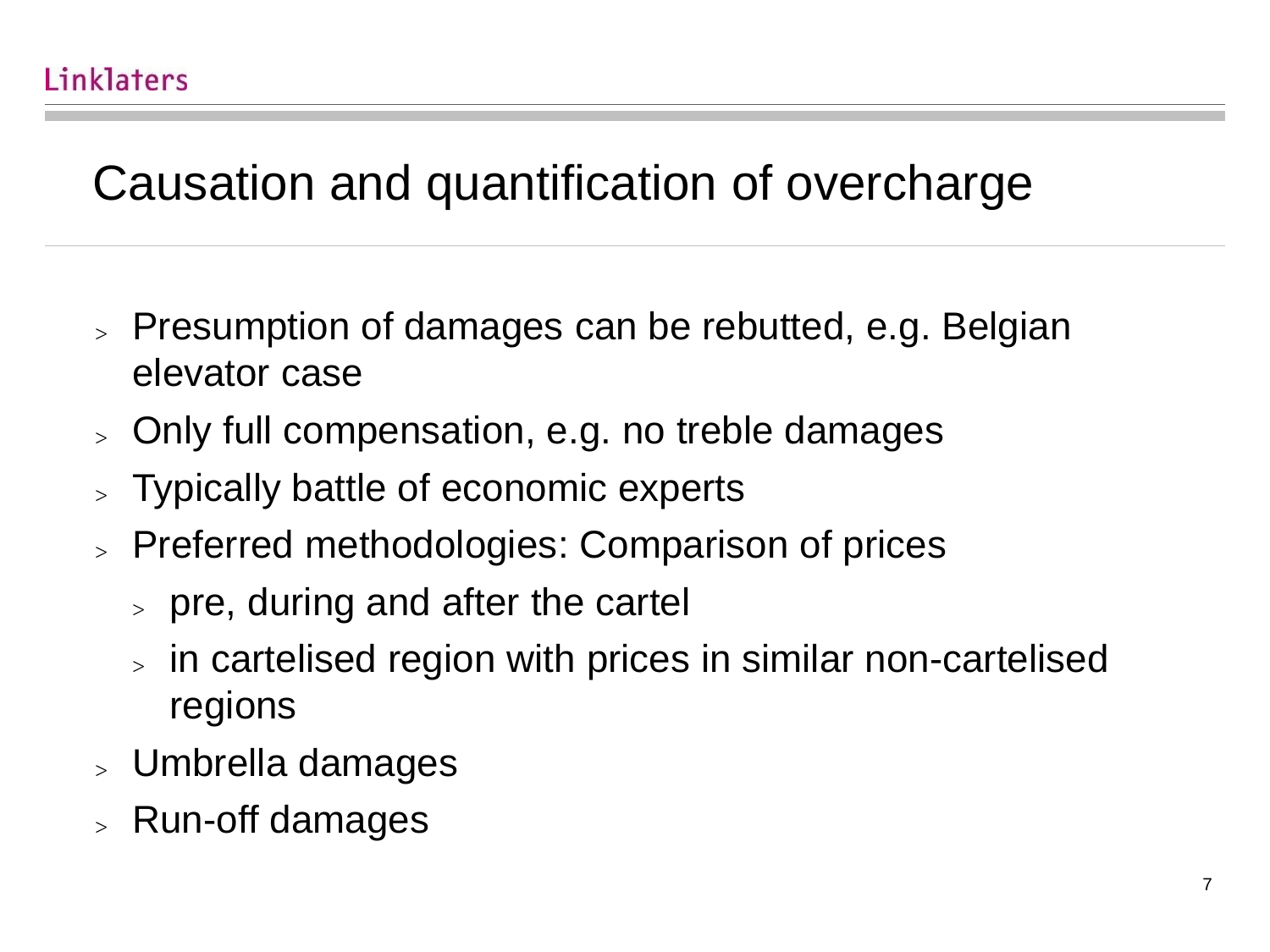### Pass-on Defense

- > Pass-on defense generally available in the EU, but burden of proof is unclear (e.g. in France presumption of pass-on, in Germany presumption of no pass-on)
- > Damages Directive stacking the odds in favour of Claimants:
	- > Burden of proof on Defendant
	- > Indirect purchasers can rely on a rebuttable presumption that any overcharge was passed on to them
	- > National courts must guard against multiple liability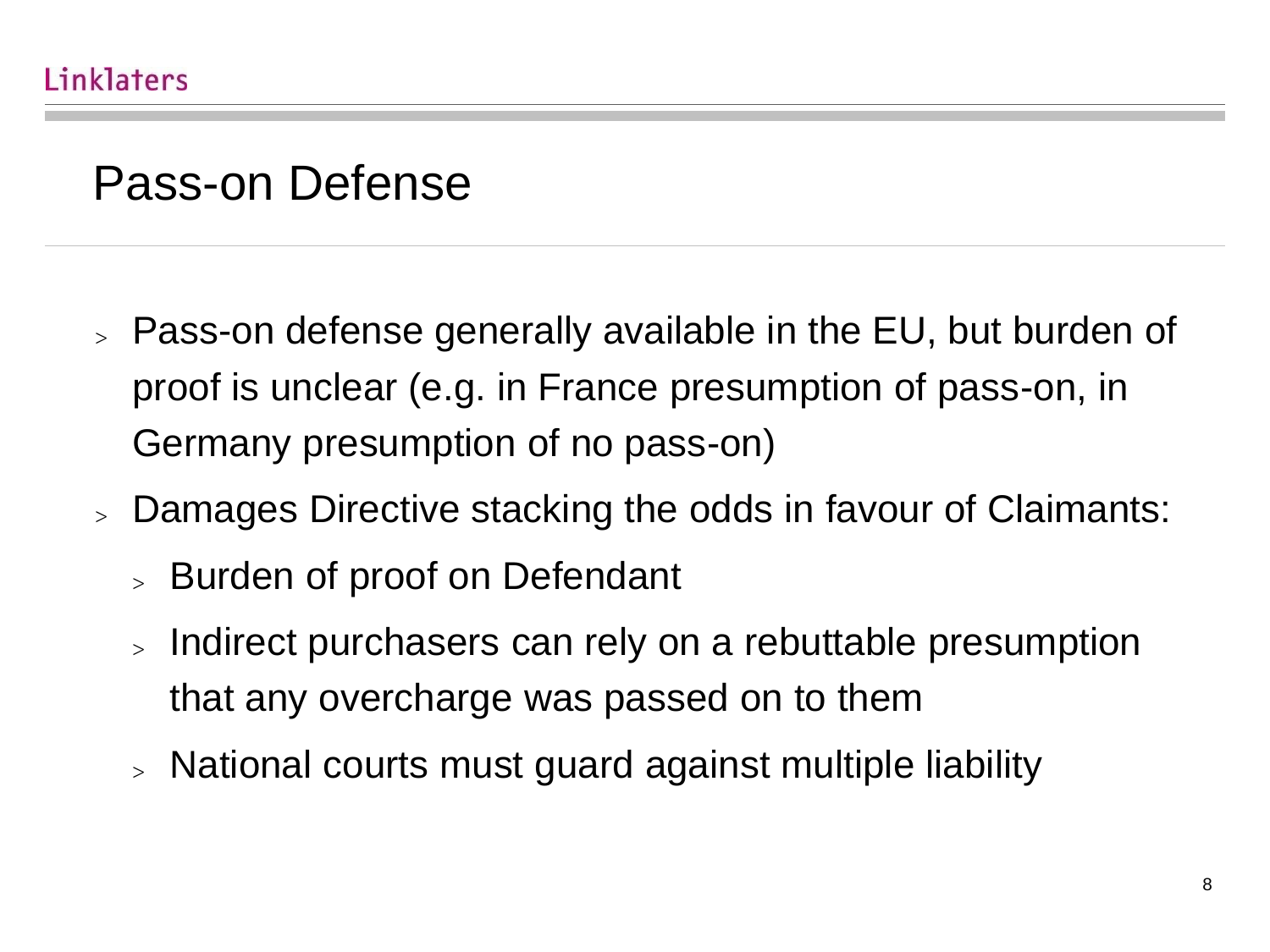### 4. Comparison EU – US

|                             | EU                                                                                         | US (Fed)                               |
|-----------------------------|--------------------------------------------------------------------------------------------|----------------------------------------|
| Stand-alone actions         | No practical relevance                                                                     | Yes                                    |
| <b>Discovery</b>            | Typically only very limited<br>discovery (and not immunity<br>applications)                | Yes (except immunity<br>applications)  |
| Punitive damages            | <b>No</b>                                                                                  | Yes (exception: immunity<br>recipient) |
| Umbrella damages            | <b>Yes</b>                                                                                 | <b>No</b>                              |
| Joint and several liability | Yes (exceptions: small firms;<br>immunity recipient unless no<br>compensation from others) | Yes (exception: immunity<br>recipient) |
| Contribution                | <b>Yes</b>                                                                                 | <b>No</b>                              |
| Pass-on                     | Yes                                                                                        | <b>No</b>                              |